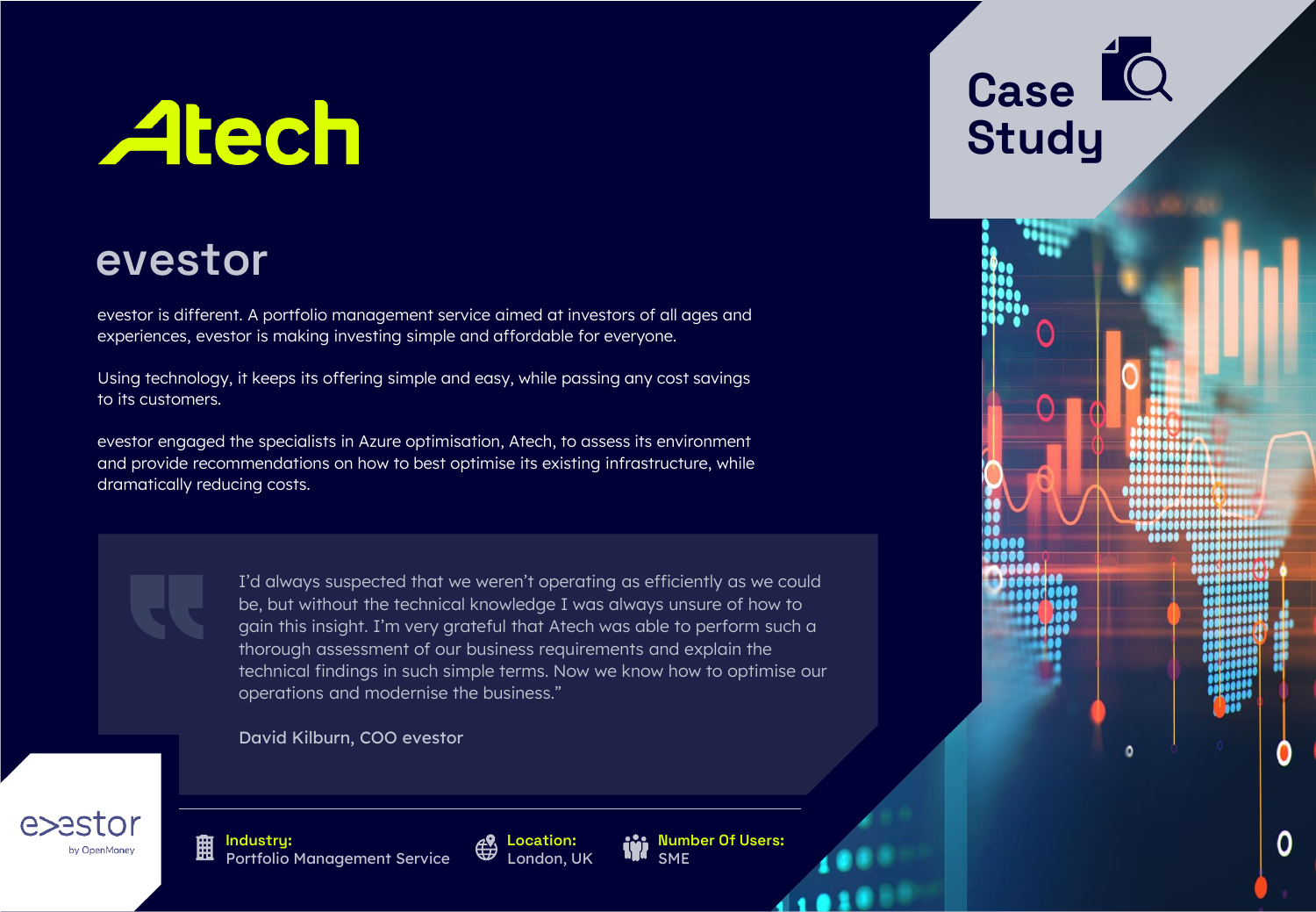

#### **Problem**

When its funding expired, and the high bills for the Azure platform kept rolling in, the management team at evestor started to question whether the platform was over provisioned for the company's requirements.

#### **Expectations**

• evestor embarked on a comprehensive assessment of it environment to answer the questions around provisioning and increased cloud spend.

#### **The expected outcomes were:**

- Simple explanation of the technical environment
- Correctly provisioned from a resource and instance standpoint
- 400% ROI on the investment in the assessment

#### **Results**

From the assessment, evestor gained valuable insights benefiting many areas of the business.

The results far exceeded expectations:

• Peace-of-mind that the environment was

compliant and fit-for-purpose

- 32% cost saving month-on-month, equal to nearly £30k per year
- 1,638% ROI on the cost of investment



#### **Drive innovation in Azure**

#### **The starting point**

evestor's ambition to change and simplify the way people invest, by leveraging modern technology to help them take control of their portfolio, earned the company lucrative 'Start Up' credits fromMicrosoft,worth\$250k.

But a series of events kick-started evestor to start questioning whether its existing infrastructure had them set up for future success:

- There were ambitious growth loans to create modern workplace that enabled evestor to scale
- An outage occurred, caused by a storage account becoming full
- Microsoft's funding ceased, leaving the company with ongoing bills exceeding £9k per month.

Following the company winning Start Up credits from Microsoft, its in-house team start to spin up a server in the cloud, which it believed was fit-forpurpose.

It comprised:

- Hosted IaaS and PaaS infrastructure
- Azure web applications
- VM scale sets to scale
- Azure storage accounts
- Azure SQL DBaaS
- Multiple native Azure monitoring solutions (application Insights/OMS)

Suspecting it was over-provisioned, evestor engaged the specialist in Azure optimisation, Atech, to assess its environment and provide recommendation on how to best optimise its existing infrastructure, while dramatically reducing costs.

Optimising Azure Atech's assessment was comprised of 3 key elements:

- 1. Business Assessment to understand the client's business today alongside of its plans for growth and the regulatory environment in which it operates.
- 2. Technology Assessment to review performance over a 30-day sample period to determine whether its infrastructure was fit-for-purpose
- 3. Practical reporting including conclusions, evidenced recommendations and indicative cost savings.

Partnering with Atech to optimise Azure dives deep to ensure our clients can drive performance, security and value.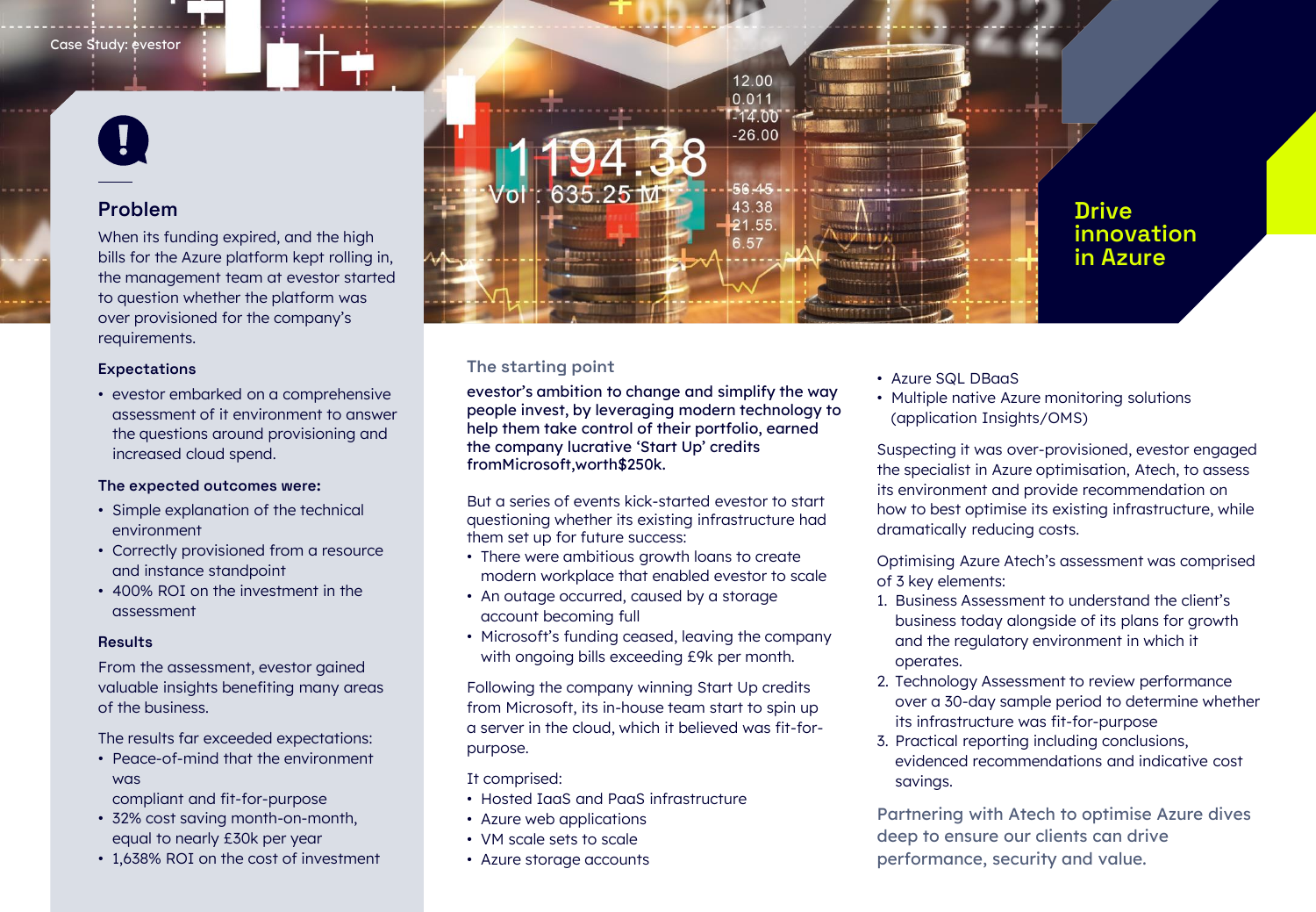### **evestor appointed Atech to optimise Azure and reduce costs**



#### **Business Assessment**

We start out by understanding the business' strategic objectives and regulatory requirements



#### **Technology Assessment**

We run a 30-day monitoring assessment to accurately measure performance



#### **Practical reporting**

Conclusions, methodology and indicative cost savings are shared in an actionable report.



#### **Recommendations**

Recommendations are evidenced and can be converted into a roadmap for implementation.

• OMS/Log analytics Scraping the appropriate data and APIs, Atech was able to determine the areas where potential savings could be made, resulting in a 16x ROI on the assessment.

**The business assessment reviews these factors:**

- Configuration of Application insights, OMS/Log Analytics, SQL databases, web applications and storage accounts.
- Current governance processes and requirements
- Current performance metrics
- Current spend
- Backup and disaster recovery procedures.

**The technology assessment reviews these, and more:**

- VM scale sets
- Storage accounts
- SQL databases
- Applications insights
- Web applications
- Overall governance
- 



#### **Drive measurable outcomes**

Scraping the appropriate data and API's, Atech was able to determine impressive potential savings simply by scaling-in, scaling-down and right-sizing elements of evestor's existing infrastructure.

- Service fabric clusters: 43% saving by downsizing
- Virtual machines: 53% saving by resizing
- Disks: 56% saving by downgrading
- SQL databases: 67% saving by resizing

These savings could all be achieved without affecting service performance. The only element where no action was required was against the Storage Accounts, since the cost accounted for 1% of the total bill and therefore any changes would have little impact.



**A holistic assessment designed to drive value, performance and security**

We have an impressive technical team in-house, but it's hard to be an expert in everything. As Atech has proved, it's worth inviting a cloud specialist in because they see your world through fresh eyes and uncover things you didn't even realise were causing you an issue."

#### David Kilburn, COO evestor